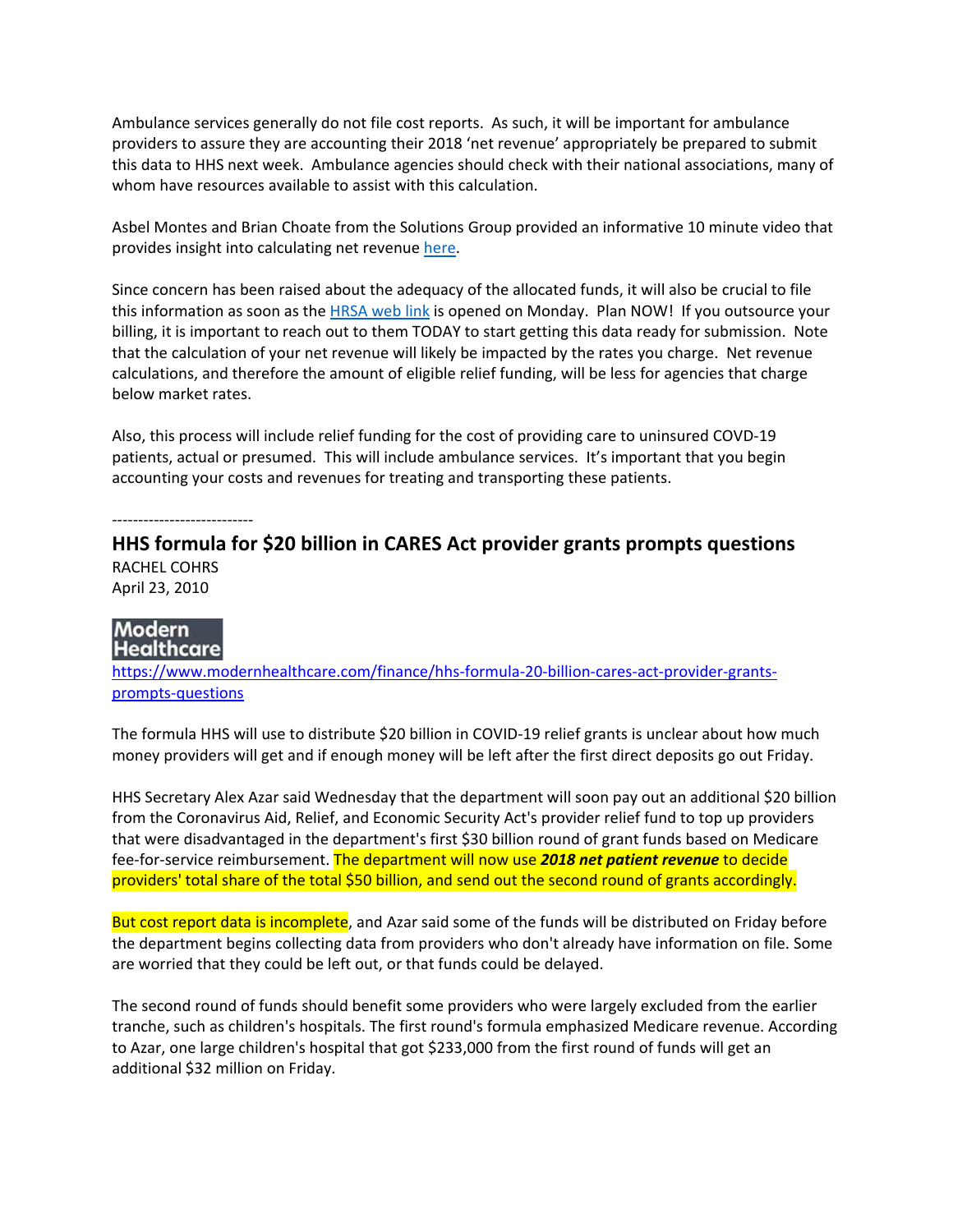But a Modern Healthcare analysis found that nearly a quarter of the 82 children's hospitals that filed full-year 2018 CMS cost reports failed to fill out the net patient revenue field that will be used to distribute the funds.

Children's Hospital Association chief operating officer Amy Knight said the new distribution formula is an improvement for children's hospitals, but a lack of centralized data will complicate the effort.

"That data is hard to come by, which is a challenge for children's hospitals," Knight said.

Independent physician groups are also worried about their share of the funds, as they don't file CMS cost reports. American Academy of Family Physicians Senior Vice President Shawn Martin said he was concerned that some physician practices have additional reporting and data analysis obstacles to obtaining the funds.

With data missing, McDermott+Consulting vice president Mara McDermott said it's difficult to tell what total proportion HHS is using to send out the first wave of direct deposit payments, and how much will be left over.

"It feels like a total black box to me. How do you rebalance the funds with less than you started with?" McDermott said.

With funds going to smooth uneven grants from the first round, some providers will likely get less than they would have if the \$20 billion had just been determined proportionally on cost report data. Federation of American Hospitals President and CEO Chip Kahn said he is disappointed the formula isn't focused on COVID‐19 related losses, and is unsure his member hospitals will get enough support in the second round.

"I can't say until we see all of the money, but I have my doubts and I sincerely hope they find other ways to give out what's left and the new \$75 billion," Kahn said, referring to Congress' passage of a bill replenishing grant funds on Thursday.

While HHS chose to distribute funds to rural hospitals and Indian Health Service providers based on operating expenses, they are allocating general funds by net patient revenue. Health policy experts including Guidehouse healthcare partner Dave Moseley said the net patient revenue metric favors providers with more commercially insured patients, which are largely better off anyway. But Moseley also noted HHS had to make hard choices to get the grants out fast.

"When there is an expediency requirement, equitability is not as high on the priority list," Moseley said.

Many variables such as different organizational structures, market pricing, and payer mix are difficult to account for using any one metric, Knight said.

"It's messy, and people are working hard to create some sense of relief. No number is perfect," Knight said.